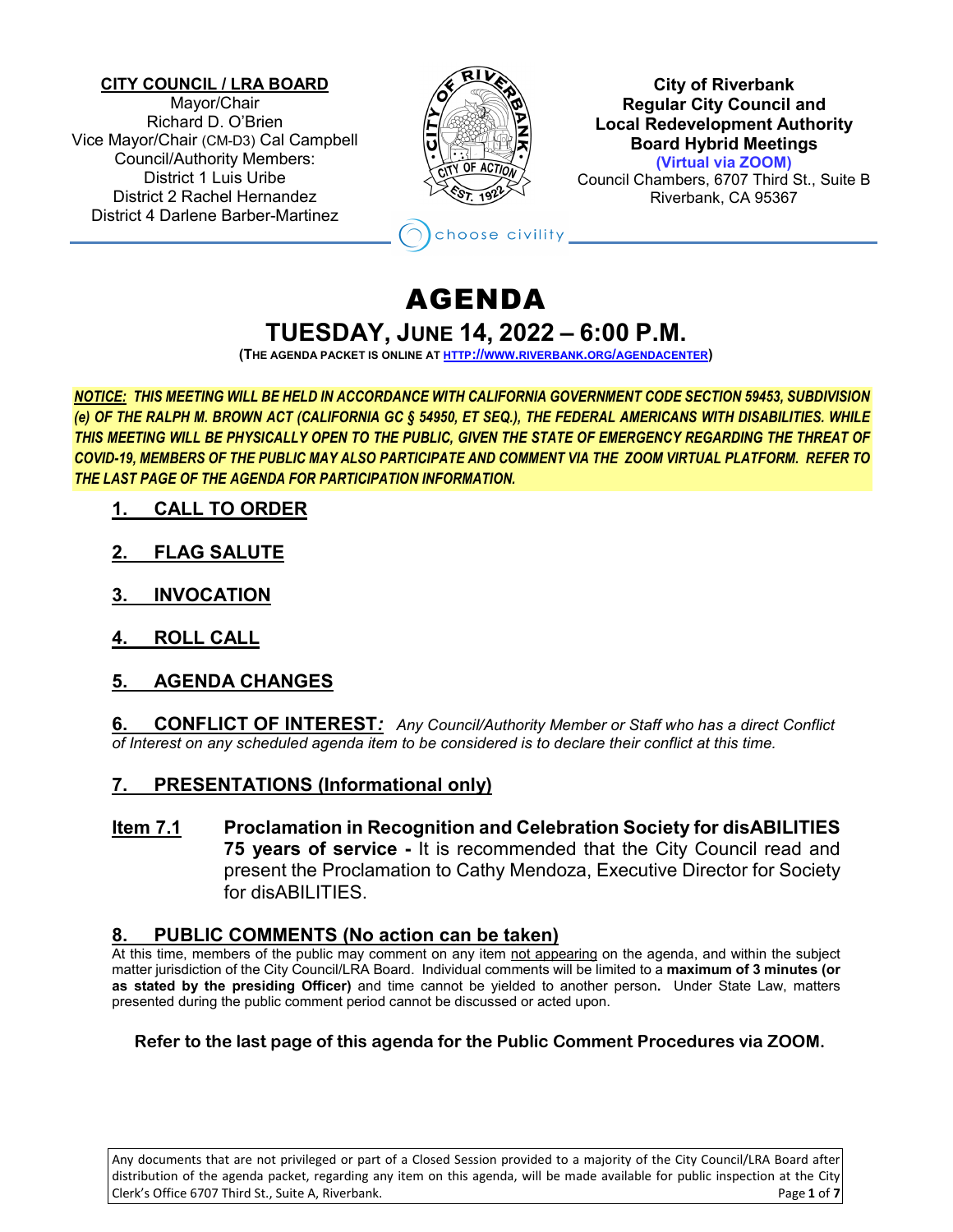#### **9. CONSENT CALENDAR**

*All items listed on the Consent Calendar are to be acted upon by a single action of the City Council/LRA Board unless requested by an individual Council/Authority Member or member of the public for special consideration. Otherwise, the recommendation of staff will be accepted and acted upon by motion of the City Council/LRA Board.*

- **Item 9.1** Waive Readings. All Readings of ordinances and resolutions, except by title, are waived.
- **Item 9.2** Approval of the May 24, 2022 City Council and Local Redevelopment Authority Board Minutes.
- **Item 9.3** Adopt Three (3) Resolutions for Each of the Following Landscape and Lighting Districts to: 1) Initiate Proceedings for the Annual Levy of Assessments; 2) Declare Its Intention to Levy Annual Assessments; and 3) For Preliminary Approval of the Annual Levy Report for Fiscal Year 2022/2023.

The Landscape and Lighting Districts are:

- **9.3-1:** Consolidated Landscaping and Lighting District
- **9.3-2:** Ridgewood Place Landscaping and Lighting District
- **9.3-3:** River Cove Landscaping and Lighting District
- **9.3-4:** Sierra Vista Estates Landscaping and Lighting District
- **9.3-5:** Crossroads Landscaping and Lighting District
- **Item 9.4** Adopt a Resolution for Each of the following Storm Drain Maintenance Districts Declaring its Intention to Levy and Collect Annual Assessments for Fiscal Year 2022/2023.

The Storm Drain Maintenance Districts are:

- **9.4-1:** Riverbank Storm Drain Maintenance District No. 2006-01 (Heartlands)
- **9.4-2:** Riverbank Storm Drain Maintenance District No. 05-01 (Sterling Ridge)
- **Item 9.5** Adopt a Resolution Adopting a List of Projects for Fiscal Year 2022-2023 Funded by SB 1: The Road Repair and Accountability Act of 2017.
- **Item 9.6** Adopt a Resolution to Award Bid for the Santa Fe Street (between 5th and 7th Streets) Project to Contractor George Reed, Inc. and Authorize Execution of Future Change Orders.

Any documents that are not privileged or part of a Closed Session provided to a majority of the City Council/LRA Board after distribution of the agenda packet, regarding any item on this agenda, will be made available for public inspection at the City Clerk's Office 6707 Third St., Suite A, Riverbank. Page **2** of **7**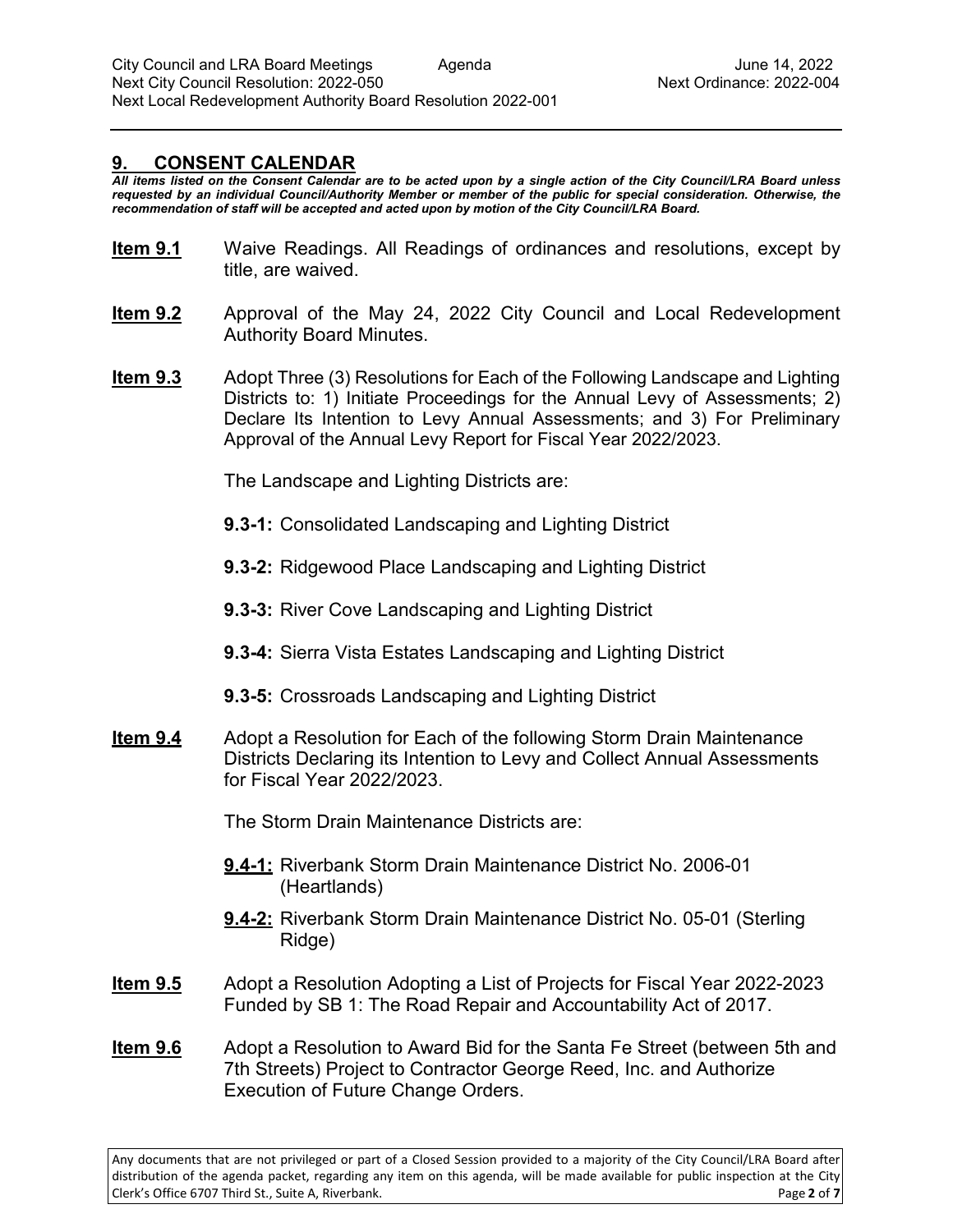- **Item 9.7** A Resolution to Award Landscape & Lighting and Storm Drain Maintenance Contract and Authorize the City Manager to Enter Into a 3-Year Contract with Grover Landscaping Services, Inc.
- **Item 9.8** A Resolution Authorizing the Senior Neighborhood Improvement Officer Job Classification and Salary Range; and Amending the City of Riverbank Compensation Plan for the Addition.
- **Item 9.9** A Resolution Accepting the Annual Financial Reports for Fiscal Year 2017-2018, 2018-2019, and Fiscal Year 2019-2020.

## **10. PUBLIC HEARINGS – No Public Hearings Scheduled.**

## **11. NEW BUSINESS**

- **Item 11.1 Consideration of a Resolution to Award and Authorize the City Manager to Enter into a Professional Services Contract with Visual Sound for the Audio / Visual Media Equipment Upgrade Project for the Council Chamber; and Authorize a 10% Contingency of the Total Contract for Unforeseen Conditions or Extra Work Required -** It is recommended that that the City Council approve the Resolution (1) awarding Visual Sound the Service Contract for the update and upgrading of the audio / visual (AV) media equipment in the Riverbank Council Chamber, (2) authorize the City Manager to enter into said contract with Visual Sound and, (3) authorize a 10% contingency of the total contract for unforeseen conditions or extra work required.
- **Item 11.2 Consideration of a Resolution Approving the Memorandum of Understanding between City of Riverbank and the Riverbank Miscellaneous Employees Bargaining Unit -** It is recommended that the City Council adopt a Resolution approving the Memorandum of Understanding between City of Riverbank and the Riverbank Miscellaneous Employees Bargaining Unit.
- **Item 11.3 Consideration of a Resolution to Approve the McRoy Wilbur Communities System Development Fees/Credits and to Defer the System Development Fees for the Countryside III Subdivision –** It is recommended that the City Council consider and approve the Resolution approving the McRoy-Wilbur Communities System Development Fees and Credits assessed on the construction of dwelling units in the Countryside III subdivision and deferring their payments of the System Development Fees to Building Final.
- **Item 11.4 Consideration of a Resolution to Adopt 5–Year Capital Improvement Plan (CIP) for Street and Road Improvements for Fiscal Years 2022- 2027 –** It is recommended that the City Council consider and adopt the

Any documents that are not privileged or part of a Closed Session provided to a majority of the City Council/LRA Board after distribution of the agenda packet, regarding any item on this agenda, will be made available for public inspection at the City Clerk's Office 6707 Third St., Suite A, Riverbank. Page **3** of **7**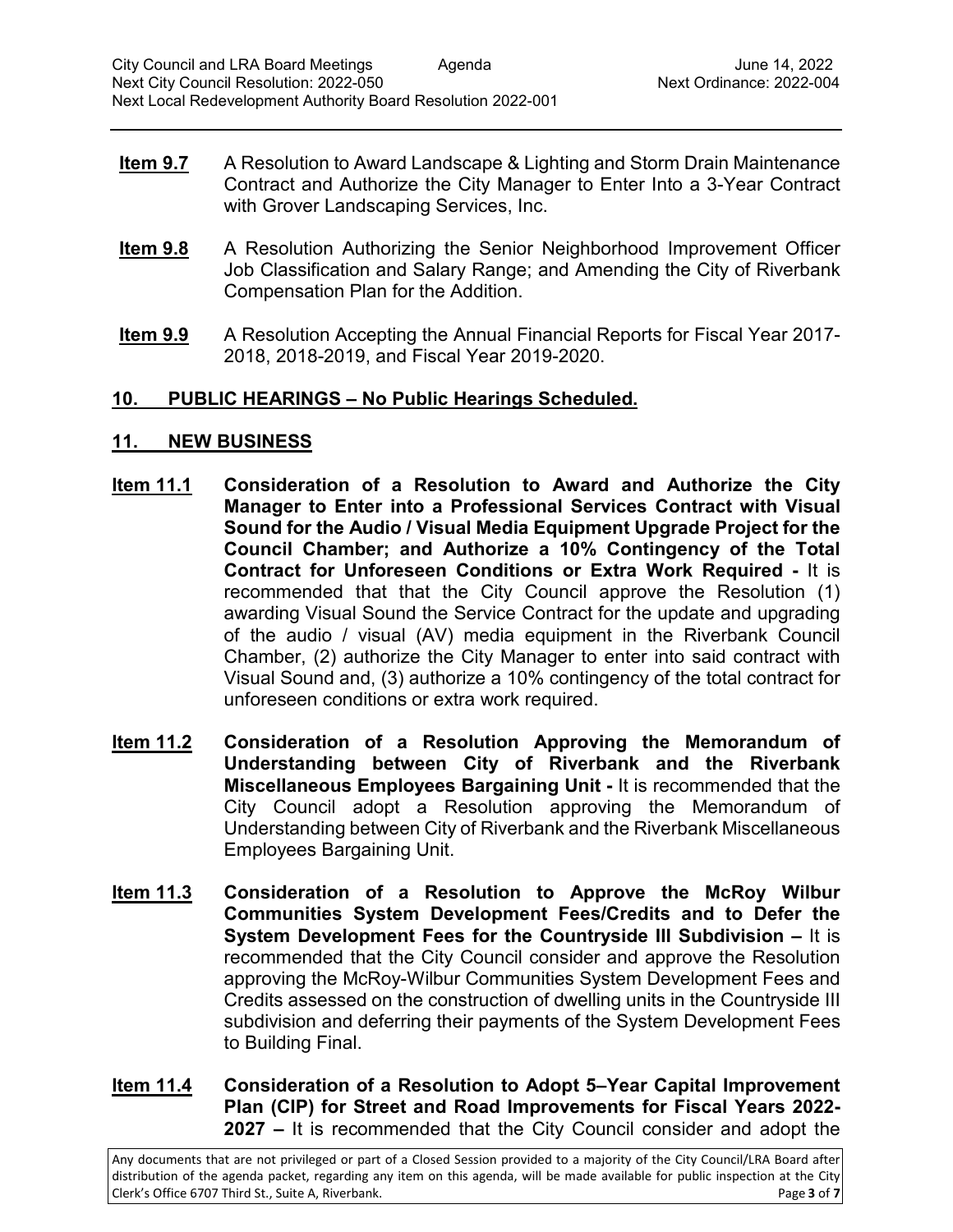Resolution adopting the 5–Year Capital Improvement Plan (CIP) for Street and Road Improvements for Fiscal Years 2022-2027.

- **Item 11.5 Consideration of a Resolution to Declare Water Emergency per California Governor's Executive Order (EO) N-7-22** – It is recommended that the City Council consider and adopt a resolution to declare a water shortage emergency and implement the water shortage response actions identified in the current Water Shortage Contingency Plan, adopted October 26, 2021 in conjunction with the 2020 Urban Water Management Plan.
- **Item 11.6 Consider of a Resolution Establishing the Turf Replacement Program Guidelines in the City of Riverbank -** It is recommended that the City Council consider adopting a resolution that will establishment the guidelines of a turf replacement program in the City of Riverbank.
- **Item 11.7 Authorize the City Manager to direct the City's On-Call Utility Engineer to conduct rehabilitation and testing of Well No. 10 to assess reduction in well nitrate for the wells continued use during upcoming high water demands -** It is recommended that the City Council authorize the City Manager to direct the City's on-call Utility Engineer Kjeldsen, Sinnock & Neudeck, Inc. (KSN) to perform certain rehabilitation, test pumping, and monitoring of Well No. 10.
- **Item 11.8 Consideration of a Resolution Approving an Intergovernmental Cooperation Agreement between the County of Stanislaus and the City of Riverbank for Joint Participation in the Community Development Block Grant Program -** It is recommended that the City Council consider adopting a Resolution approving a Cooperation Agreement between Stanislaus County and the City of Riverbank for participation in the Community Development Block Grant Program.
- **Item 11.9 Consideration of a Resolution Approving HOME Investment Partnership Consortium Agreement for One Year from October 1, 2022 to September 30, 2023; and, a Resolution Approving HOME Investment Partnership Program Consortium Agreement for Three Years from October 1, 2023 to September 30, 2026 -** It is recommended that the City Council consider approving the HOME Investment Partnership Program Consortium One-Year and Three-Year Agreements for continued participation in the HOME Consortium.
- **Item 11.10 Fiscal Year 2022-23 Major Fund Budget Workshop** -It is recommended that the City Council receive a presentation on the Fiscal Year 2022-23 Major Fund Proposed Budgets and provide feedback in anticipation of the adoption of the Final Budget on June 28, 2022.

Any documents that are not privileged or part of a Closed Session provided to a majority of the City Council/LRA Board after distribution of the agenda packet, regarding any item on this agenda, will be made available for public inspection at the City Clerk's Office 6707 Third St., Suite A, Riverbank. Page **4** of **7**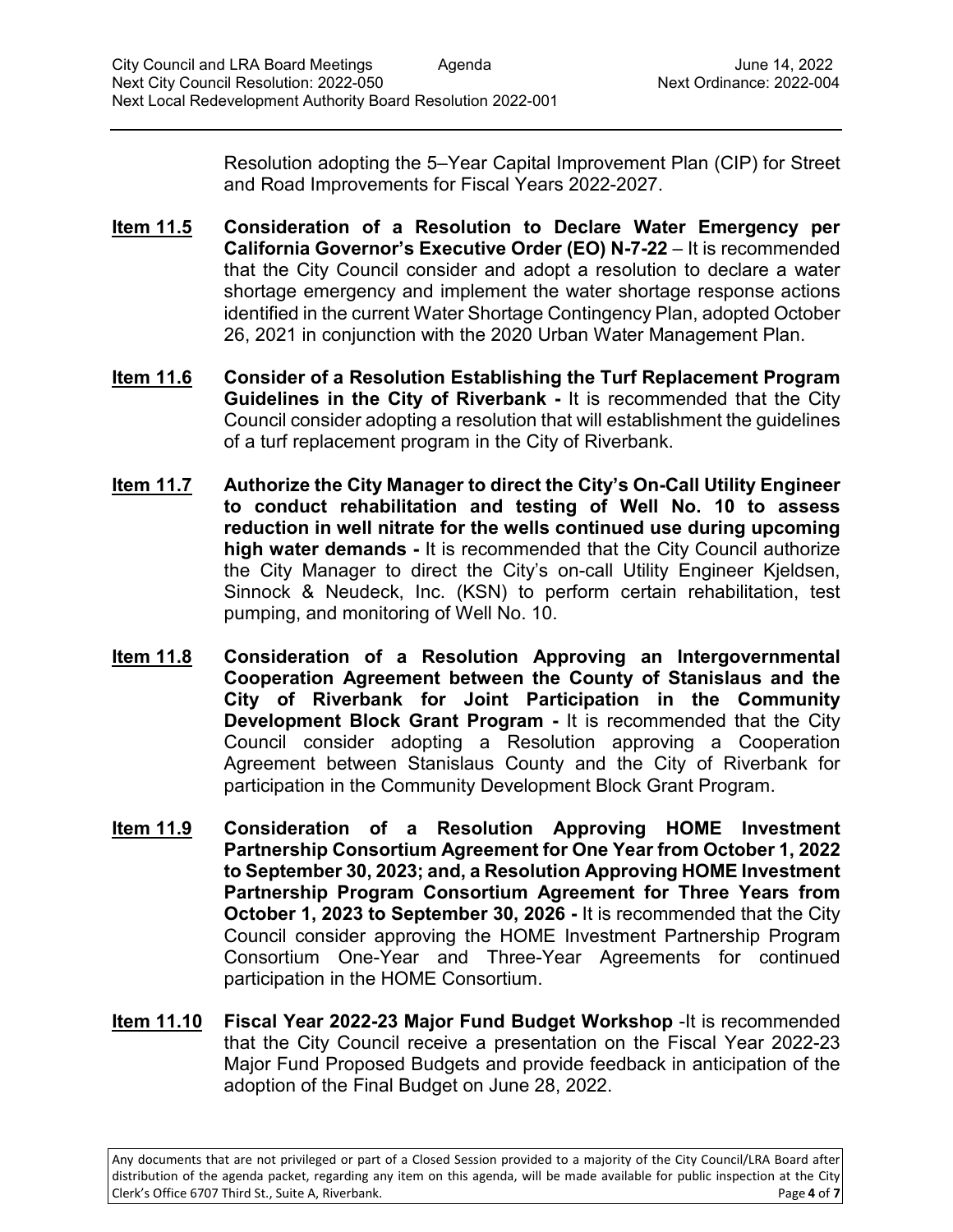## **12. COMMENTS/REPORTS**

A brief report on notable attendance of a meeting or conference or other notable topics of City business shall be made. The Brown Act does not allow for discussion or action of items by the City Council/LRA Board during this time.

#### **Item 12.1** Staff

- **Item 12.2** Council/Authority Member
- **Item 12.3** Mayor/Chair

## **13. CLOSED SESSION – No Items Scheduled.**

## **14. ADJOURNMENT**

• The next regular City Council meeting will be on June 28, 2022 at 6:00 p.m.

## AFFIDAVIT OF POSTING

I hereby certify under penalty of perjury, under the laws of the State of California that the foregoing agenda was posted at the meeting location, on the North City Hall and The Riverbank Community Center public exterior bulletin boards, and the City's website 72 hours prior to the meeting in accordance to the California Ralph M. Brown Act.

Posted this June 9, 2022

/s/**Kathy L. Teixeira, Interim City Clerk**



# **ADA COMPLIANCE STATEMENT**

In compliance with the Americans with Disabilities Act, and the Governor's Executive Order N-29-20, the City will make every effort to make reasonable modifications or accommodations from individuals with disabilities. Contact the Administration Dept. at (209) 863-7122 or the City Clerk at [cityclerk@riverbank.org](mailto:cityclerk@riverbank.org) at least (48) hours prior to the meeting to enable the City to make reasonable arrangements for accessibility.

#### **NOTICE REGARDING NON-ENGLISH SPEAKERS**

Pursuant to California Constitution Article III, Section IV, establishing English as the official language for the State of California, and in accordance with California Code of Civil Procedures Section 185, which requires proceedings before any State Court to be in English, notice is hereby given that all proceedings before the City of Riverbank City Council/LRA Board shall be in English and anyone wishing to address the Council is required to have a translator present who will take an oath to make an accurate translation from any language not English into the English language.

Any documents that are not privileged or part of a Closed Session provided to a majority of the City Council/LRA Board after distribution of the agenda packet, regarding any item on this agenda, will be made available for public inspection at the City Clerk's Office 6707 Third St., Suite A, Riverbank. Page **5** of **7**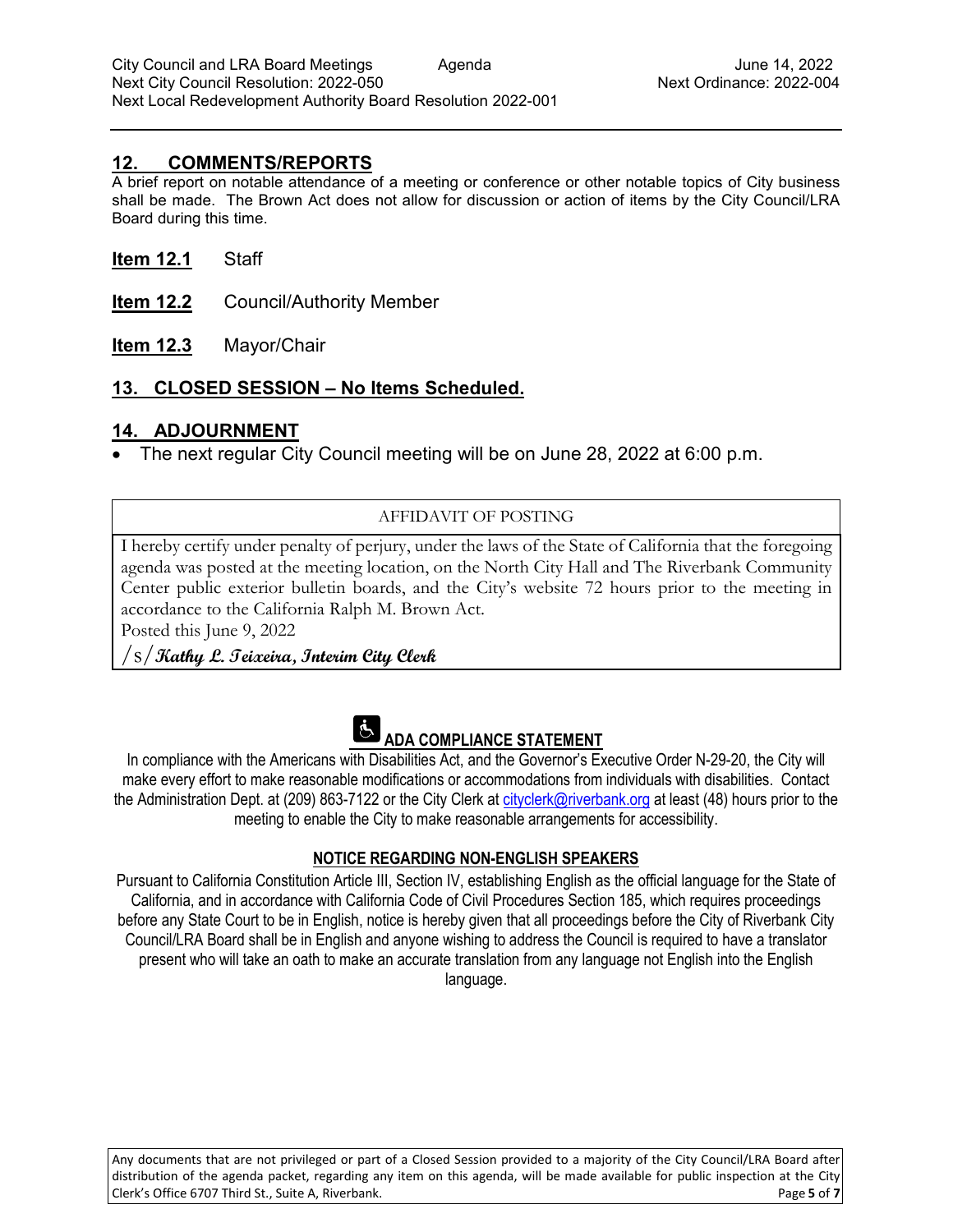

#### TELECONFERENCE/VIRUAL PLATFORM PUBLIC PARTICIPATION COMMENT PROCEDURES FOR THE HYBRID CITY COUNCIL MEETING HELD IN CONFORMANCE WITH THE BROWN ACT AS AMENDED BY SB 361

#### **PUBLIC "LIVE" VIEWING**

- Government Channels: Charter– 2 and AT&T U-VERSE 99
- YouTube Live is no longer available due to technical difficulties, which is being worked on.
- Via ZOOM Platform (See instructions below)

## SUBMITTING PUBLIC COMMENTS FOR THE RECORD

*Written comments must be received before 4:00 p.m. on the date of the meeting in order for them to be distributed to the Council prior to consideration of the matter. Written comments will not be read aloud at the meeting, but will be reported as received for the record. If you do not receive an acknowledgement of receipt within an hour of submission or by 5:00 pm, please call the City Clerk's Office at (209) 863-7198 or the Administration Dept. at (209) 863-7122.*

#### *ACCEPTABLE METHODS OF SUBMITTING COMMENTS BEFORE THE 4:00 PM DEADLINE*

- *Via Mail Service:* Mail comments to City of Riverbank, Attn. City Clerk, 6707 Third Street, Suite A, Riverbank, CA 95367. (Call 209-863-7198 / 209-863-7122 to ensure they were received.)
- *Via Email: Mail to [cityclerk@riverbank.org](mailto:cityclerk@riverbank.org) (Note: This technology is not a guaranteed method.)* 
	- Indicate Agenda Item # in the *subject line*. (Call 209-863-7198 /209-863-7122 to ensure receipt)
- *Oral Comments In-Person:* The Mayor will ask the audience if anyone wishes to comment, at that time you may approach the podium. (A Spanish language interpreter is available for assistance.)
- *Oral Comments Via Zoom:* The Mayor will announce when public comments may be made for a limit of 3 minutes on the agenda item being considered, at which time you will: **(please make sure the volume on your video device or any nearby device is turned down.)**
	- Using a computer click on the "raise hand" feature in the webinar controls. This will alert staff that you wish to speak, and you will be unmuted.
	- Using a Phone press **\*9** to "raise the hand". This will alert staff that you wish to speak, and you will be unmuted.

**Teleconference Phone Number (This system is a backup for ZOOM technical difficulties only when providing oral comments.) If there are technical difficulties or disconnection with ZOOM while making oral comments, please immediately call the teleconference phone number (209) 863-7151 so that Council may receive your comments. Council will be waiting for your call. Thank you**

#### *JOIN THE MEETING VIA ZOOM PLATFORM*

- Join by this link: <https://us02web.zoom.us/s/82936241050>
- Join by accessing website[: https://zoom.us/join](https://zoom.us/join) , enter **Webinar ID: 82936241050**
- Join by telephone:**1 669 900 9128 or 1 346 248 7799, plus Webinar ID 82936241050**